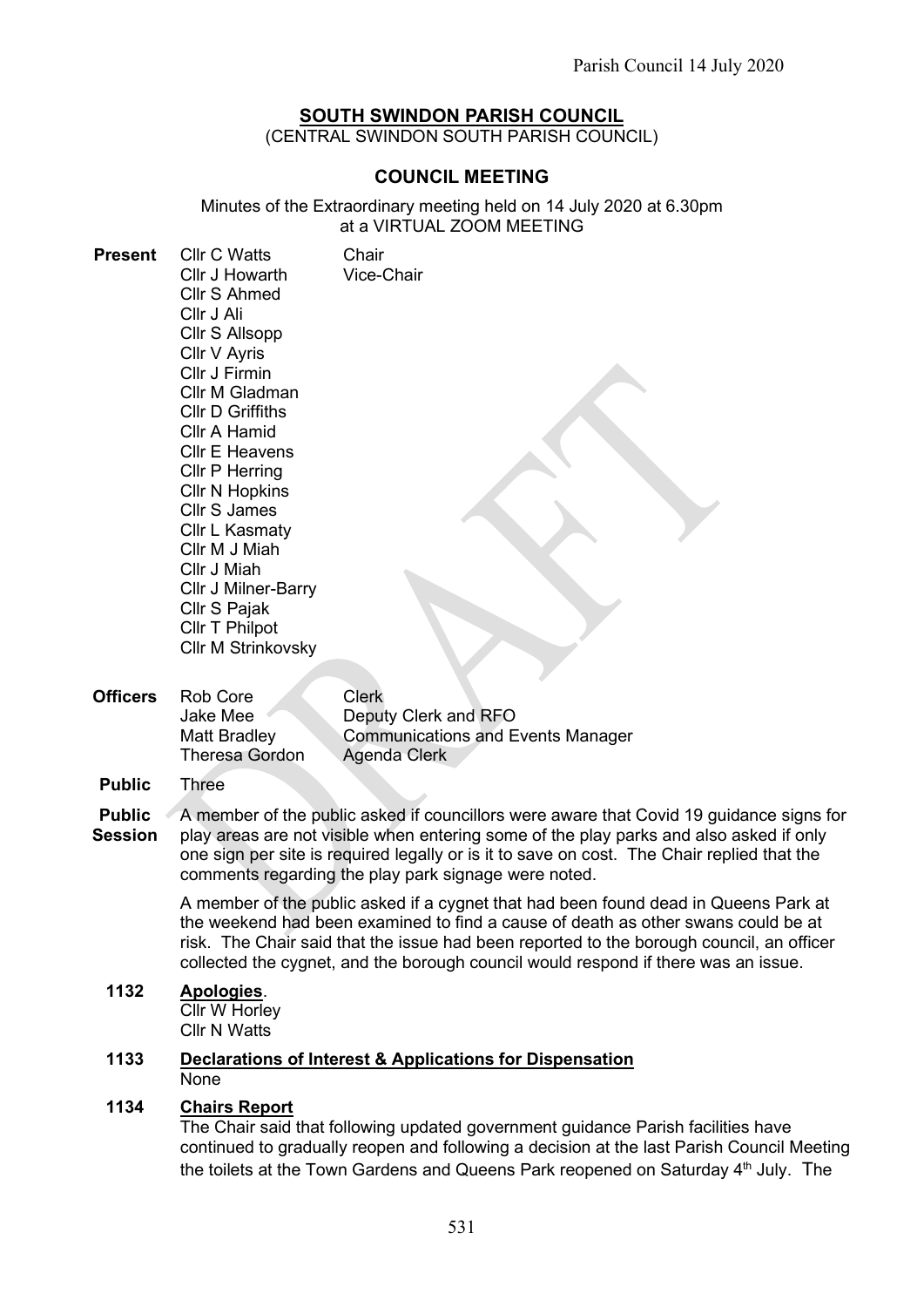toilets' reopening has had very positive reviews with the toilet attendants on site being complimented by residents for being helpful and welcoming.

All but one of the play areas have been reopened (Hesketh Crescent Play Area is due to reopen on Wednesday 15<sup>th</sup> July). The Parish Councils' Park Rangers have done an excellent job cleaning equipment and providing the necessary maintenance before their reopening. Signs have also been added advising residents on the action's users can take to avoid spreading the Coronavirus when using the equipment.

Parish Councillors are in the current meeting deciding on the future opening of Broadgreen Community Centre and Old Town Library. Although the government has said libraries and community centres can reopen the reality is that they will not be open in the same way as before Lockdown for some time to come.

## **Projects**

As the economy has begun to reopen the Parish Council has pressed forward with their projects.

After long delays due to the Covid Lockdown, work at Cambria Bridge Play Area has now been completed. A formal reopening of the Play Area will be taking place later this week.

Work at Cavendish Green is near to completion and should be finished by the end of the week.

Thanks to the work of the Parish Council's World Wars Working Party and Parish Officers, we are now in position to have a memorial and mural in place for the 75<sup>th</sup> Anniversary of VJ Day (August 15<sup>th</sup>). Should Parish Councillors decide at this meeting to commission this work we will be holding a socially-distanced event to commemorate this important day and remember those who sacrificed for our freedom both at home and abroad 75 years ago.

The Blacksmith had been continuing to work on restoring the Town Gardens gates during Lockdown, albeit without the help of his staff member due to self-isolation. The final modifications that are necessary for the Goddard Avenue gate and adjoining fences should take place next week. After that piece of work is completed the Blacksmith will be removing the pillars from the Quarry Road entrance and taking them away for restoration. The Projects Officer believes that September is a realistic completion date for the project.

Quotes are currently being obtained for the drainage works and new equipment required for the East Wichel Play Area refurbishment. It is hoped to bring a full specification with quotes to a future council meeting.

Work to open up the section of our upcoming South Swindon Green Corridor between Coate Water and Croft Country Park has been taking place with the required tree surgery due to be completed on Tuesday 21<sup>st</sup> July. The necessary groundwork required to make the Green Corridor accessible for more of the year will be placed on the next Parish Council Meeting agenda.

## Transfer of Services

Due to delays in procuring the new vehicles needed to self-deliver grounds maintenance services and the consultation period for TUPE transfer only just starting, the Parish Council has written to Swindon Borough Council stating that we would not be able to satisfactorily accept their grounds maintenance staff on August 1<sup>st</sup>.

We have instead proposed a TUPE transfer date of the 2<sup>nd</sup> November. Affected staff have been told and between  $1<sup>st</sup>$  August and  $2<sup>nd</sup>$  November the Parish Council would continue to honour contract payments to Swindon Council to ensure a seamless service for residents. Parish Councillors will be informed when an official response from the Council to our proposed date is received.

# Broadgreen Safer Neighbourhood Project

As the relationship between the Local Policing Team and South Swindon Parish Council continues to grow, a new project is starting between us which aims to address the fact that the Police receive limited information from the Broadgreen community about crime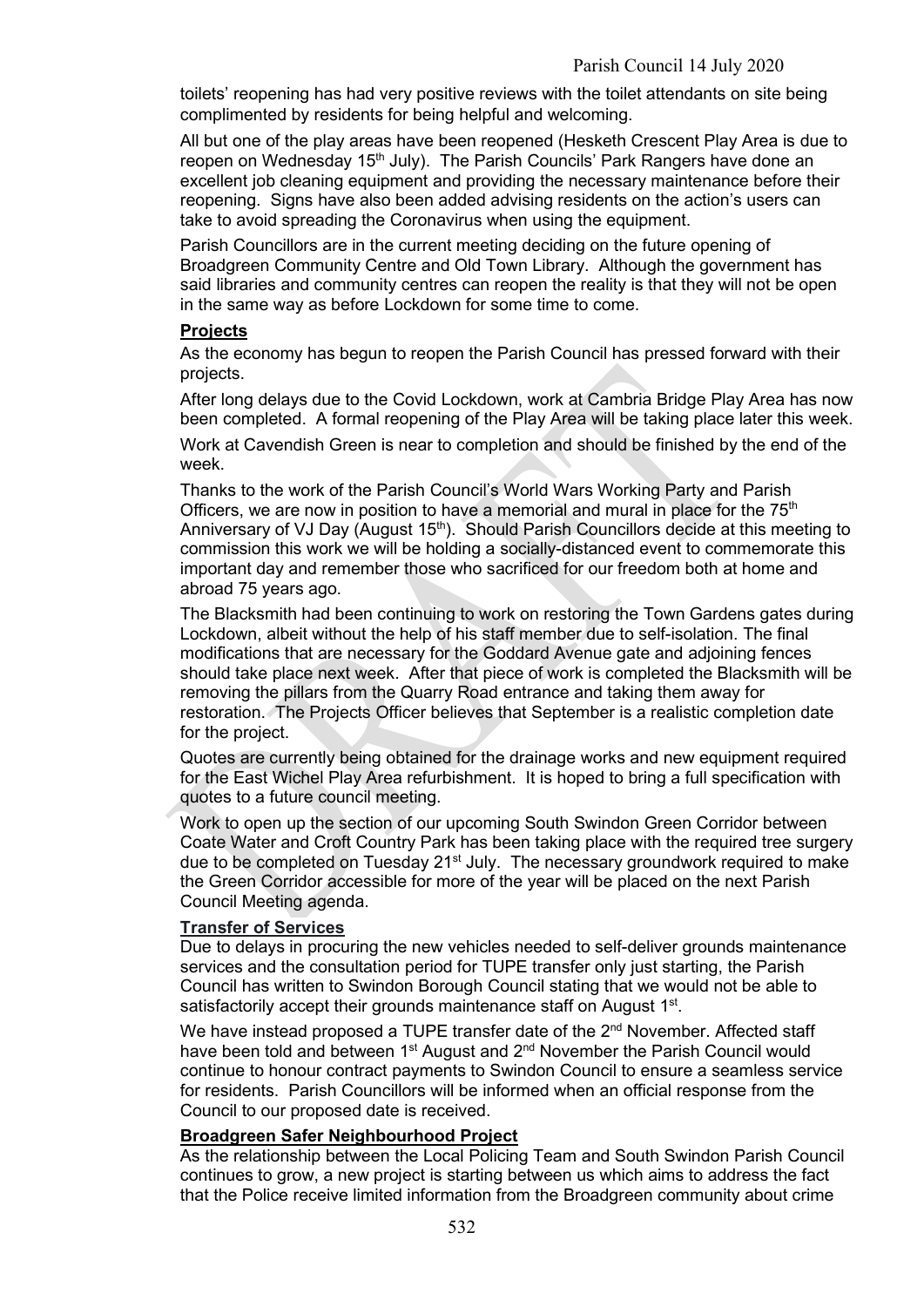and anti-social behaviour taking place in their area. This project for Broadgreen is being pressed forward under the banner "Safer Neighbourhoods".

So far, the Police and Councillors have identified and spoken to community leaders who can lead this initiative and have raised awareness verbally in the community that a new initiative to address crime and anti-social behaviour is on the way. The next step in this project is to get "buy-in" from Broadgreen residents for this project. The Police have committed to letter dropping the community informing them of this project and Councillors have agreed with the Police to establish a Facebook Page dedicated to raising awareness of the police's activities in the Broadgreen area and to encourage Broadgreen residents to get in touch with the Police with local intelligence.

At their last meeting to discuss this initiative there was agreement between the Police and Central Ward Councillors that it would be best if the Parish Council "hosted" the Facebook Page for this Safer Neighbourhood initiative.

The Chair asked Councillors for their support of this initiative.

#### 1135 Payment Schedule June 2020

The RFO submitted the Payment Schedule for June 2020, a copy of which appears as Appendix A in the Minute Book.

RESOLVED that the Payment Schedule for June 2020 totalling £466,878.11 be approved.

#### 1136 Accounts June 2020

The RFO to submit the Payment Schedule for June 2020.

DEFERRED to a future meeting.

### 1137 Re-opening of the Old Town Library

The Clerk submitted a report including recommendations regarding the safe re-opening of the Old Town Library for consideration, a copy of which appears as Appendix B in the Minute Book.

The Clerk said that a risk assessment had been produced by the parish safety officer and the librarian. HQ Theatres Building Compliance had agreed to carry out the required checks at the library which will take place imminently and the provisional opening date of 20<sup>th</sup> July would be extended.

The Chair thanked the librarian, Deborah for all the great work that she had been doing on you-tube and Facebook which had received 7,500 views to date.

#### Recommendations

- 3.1 To continue to monitor the current pandemic and local infection rates.
- 3.2 To review and update the Risk Assessment, Safe System of Work and Management Plan in line with any guidance changes.
- 3.3 To seek clarity from HQTC and SBC on building compliance timings for safe access to the building.
- 3.4 To commence a limited "Click and Collect, Grab and Go and Personal Shopper" service following the above guidelines, safe systems of work and the risk assessment with a proposed start date  $20<sup>th</sup>$  July 2020 (Subject to agreement with HQTC over compliance and cleaning).

RESOLVED that recommendations 3.1, 3.2, 3.3 and 3.4 be approved

#### 1138 Re-opening of the Broadgreen Community Centre

The Clerk submitted a report regarding the safe re-opening of Broadgreen community centre for consideration, a copy of which appears as Appendix C in the Minute Book.

The Clerk said that a risk assessment had been produced by the parish safety officer and the Centre Manager. He said that the Hazard & Description (potential consequences) in the risk controls area of the assessment had been amended from a 12 to 8. Councillors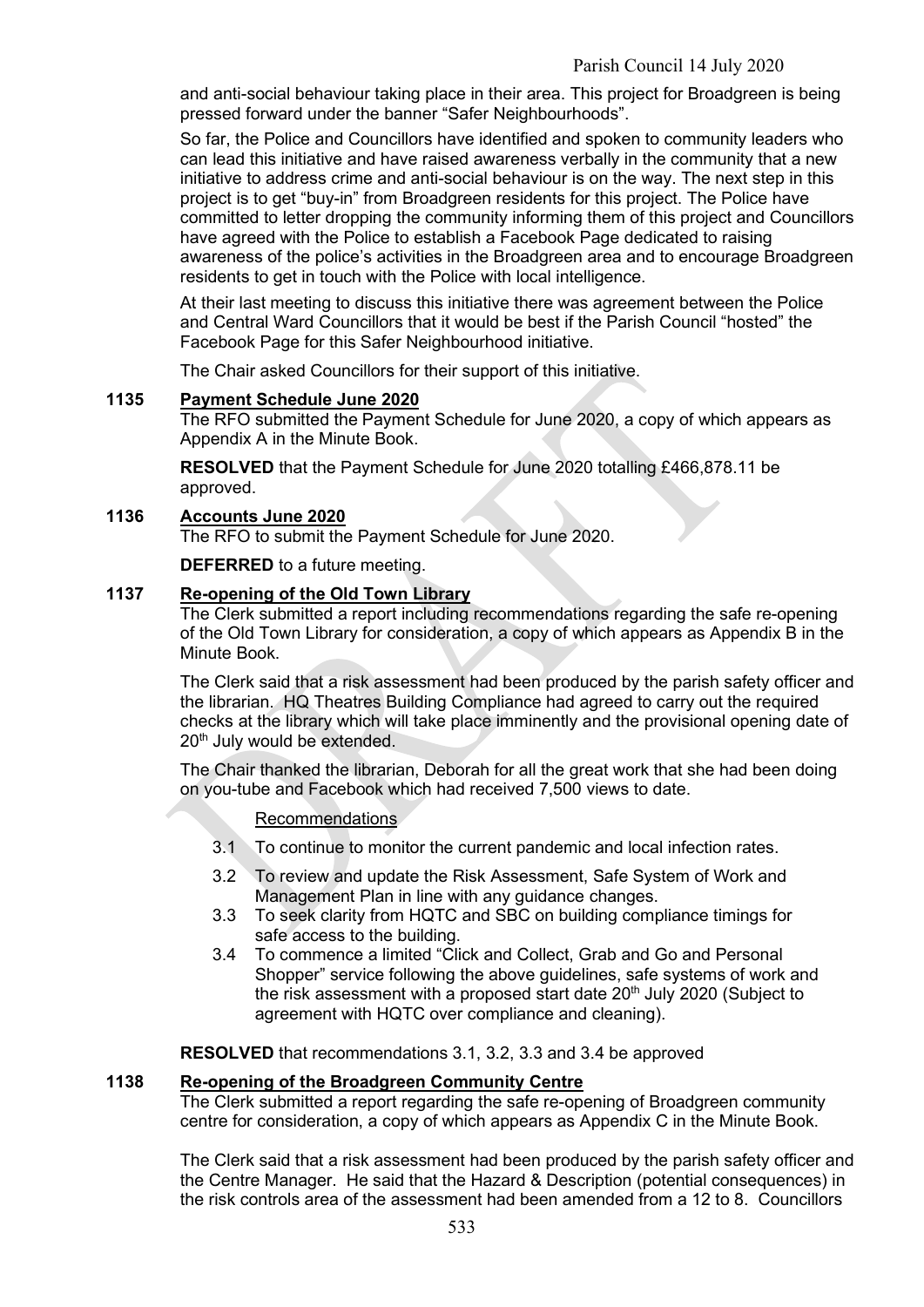discussed the risk factors and determined that they were not comfortable with the centre re-opening at the present time and that the risks should be reviewed.

## RESOLVED

- 1. That the risk assessment be reviewed taking councillors concerns into consideration.
- 2. That the Chair and Vice Chair apply delegated powers if satisfied with the revised report.

## 1139 World Wars Working Party

The Chair of the World Wars Working Party submitted a report regarding the installation of a Civilian War Memorial and a Mural in Queens Park, a copy of which appears as Appendix D in the Minute Book.

Councillor Firmin presented three designs for a Civilian War Memorial to celebrate the 75<sup>th</sup> anniversary of VE and VJ day 2020. The chosen design would be placed in the WWII Memorial Garden at Queens Park, this would be in addition to a Mural adjacent to the lake, which the working party hoped to involve pupils from one of the local secondary schools.

| Design<br>-1            | Design consisting of composite photograph panels either<br>side of a laser cut stainless steel silhouette of a woman<br>holding a child aloft with a Union Jack motif.                                                                 | Cost<br>£6,500  |
|-------------------------|----------------------------------------------------------------------------------------------------------------------------------------------------------------------------------------------------------------------------------------|-----------------|
| Design<br>$\mathcal{P}$ | Carved stone monolith of hillside and roadway with<br>civilians and service personnel figurines representing<br>those at home and those returning from duty.                                                                           | Cost<br>£8,500  |
| Design<br>3             | Design of a globe of poppy flowers made of solid brass<br>and enamelled red with weathered interior over time.<br>Measuring 780mm x 1150mm on top of a plinth and with<br>the option to illuminate from the inside at additional cost. | Cost<br>£11,075 |

#### Recommendations

- 3.1 To approve the design and construction of the WWII memorial in queens Park using Design 1 at a cost of up to £6000 as per 2.4 of the report.
- 3.2 To obtain designs for installation of flagstones around the base of the memorial and the associated quotes as per 2.5 of the report.
- 3.3 To Approve the Mural at Queens Park and associated cost as per 2.6 of the report.

RESOLVED that recommendations 3.1, 3.2 and 3.3 be approved.

# 1140 Events Working Party

The Chair of the Events Working Party gave a verbal report regarding the Old town Bowl.

Councillor Hopkins said that most of the summer bookings had been cancelled due to the Covid 19 crisis and that Fandangos a local Events Management Company had approached the Parish Council with a view to holding an all ticket event named "coming out of lockdown" in the bowl. Fandangos had provided an extensive and detailed report which included measures for risk safety, noise management, toilet facilities, bar, food, and entertainment which had all been approved by the Borough Councils' events safety advisory group (ESAG).

RESOLVED that events would proceed beyond the initial period of July 31<sup>st</sup> 2020

## 1141 Planning Applications delegated to the Chair & Vice-Chair

The Deputy Clerk submitted a report containing the delegated responses of the Chair and Vice-Chair, a copy of which appears as Appendix E in the Minute Book.

RESOLVED that the responses of the Chair and Vice Chair be approved.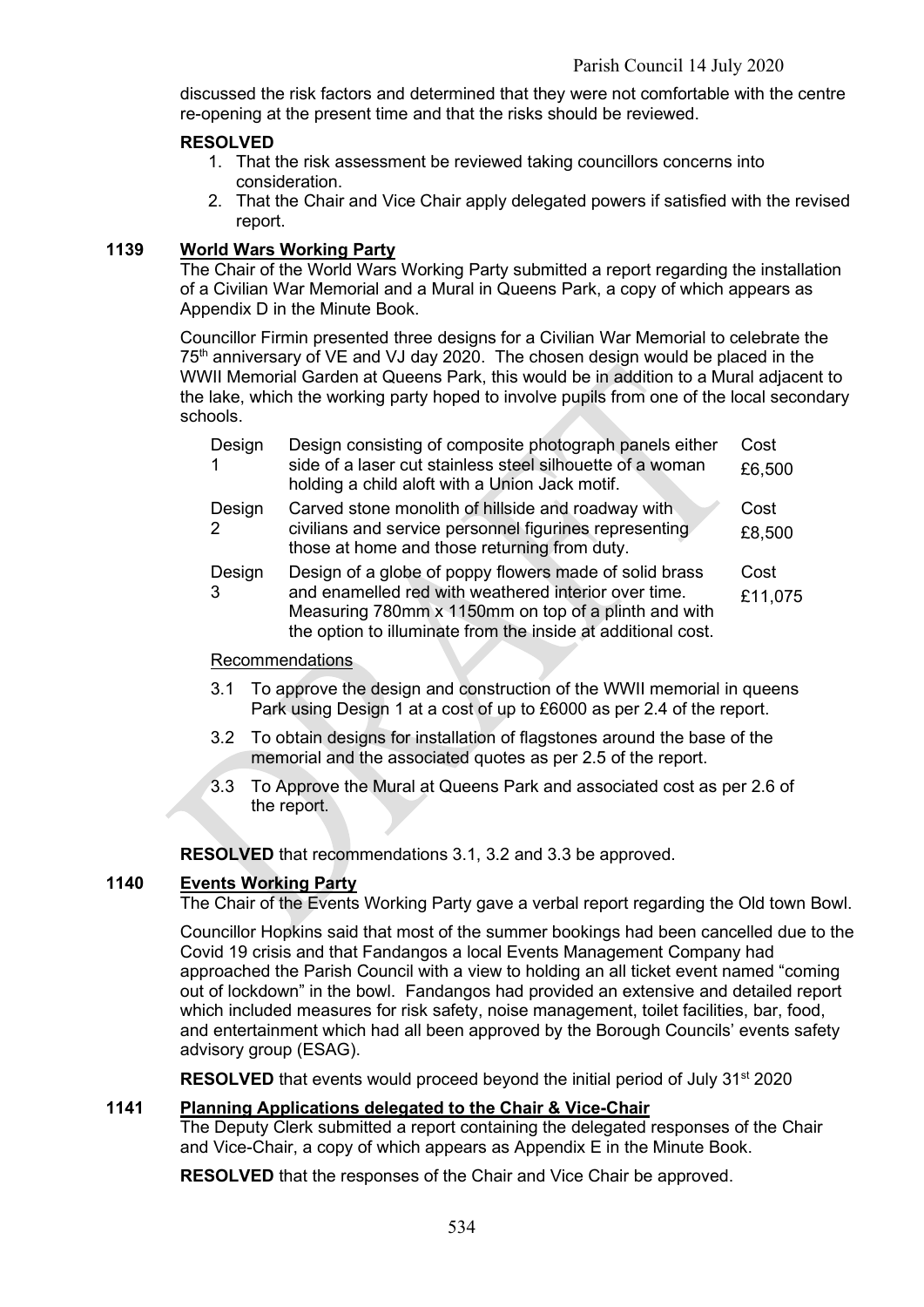# 1142 Planning Decisions

The Deputy Clerk submitted for information a report containing the decisions made by Swindon Borough Council, a copy of which appears as Appendix F in the Minute Book.

Cllr C Watts requested that the Clerk write a letter to the planning department at Swindon Borough Council asking why none of the objections made by the Parish to planning application S/RES/19/1675 had been addressed in the delegated report.

RESOLVED to formally request clarification from the planning department at Swindon Borough Council.

### 1143 Machine Sweepers Procurement

The RFO submitted a report for consideration regarding the procurement of Machine Sweepers for the future provision of Street Cleaning Services, a copy of which appears as Appendix G in the Minute Book.

The report provided information to assist councillors regarding the purchase of vehicles for the provision of street cleaning services to be self-delivered by the Parish Council.

Summary of the purchase quotes and scoring

| <b>Suppliers</b> | <b>Quotes</b> | Scoring      |
|------------------|---------------|--------------|
| Supplier 1       | £60,589 Score | 100.0 Rank 1 |
| Supplier 2       | £60,922 Score | 87.91 Rank 2 |
| Supplier 3       | £71,696 Score | 79.29 Rank 3 |

Recommendations

- 3.1 That a three year Repairs and Maintenance contract be taken with Supplier 1 at a total cost of £5,500 per machine, per year as per 2.5 of the report.
- 3.2 That a supply contract for the requirement of 2 x Compact Machine Sweepers be placed with Supplier 1 at a total cost of £121,177.34 as per 2.7 of the report.
- 3.3 That the machines be funded from the £80,000 machine sweepers budget and the remainder from the Earmarked Reserves and a threeyear rolling replacement programme established within the budget.

Cllr N Hopkins thanked the Clerk, Deputy Clerk, and the Services Supervisor for all that they had achieved.

RESOLVED that recommendations 3.1, 3.2 and 3.3 be approved.

## 1144 Admission of Public and Press

To resolve in accordance with Standing Order 3 (d) that 'in view of the confidential nature of the business about to be transacted, it is advisable in the public interest that the press and public be temporarily excluded, and they be instructed to withdraw'. Reason Commercially Sensitive.

#### 1145 Broome Manor Allotments

The RFO submitted a document regarding the Allotments at Pipers Way Swindon, a copy of which appears in the Confidential Minute Book.

The RFO said that there had been a rental issue between Swindon Borough Council, and the Parish Council concerning the telecommunications mast located at the Broome Manor allotment site, the RFO had sought legal advice, which revealed that there would be negligible benefit in pursuing any outstanding debt. The RFO recommended that the debt be cancelled.

RESOLVED that the recommendation from the RFO to cancel the debt be approved.